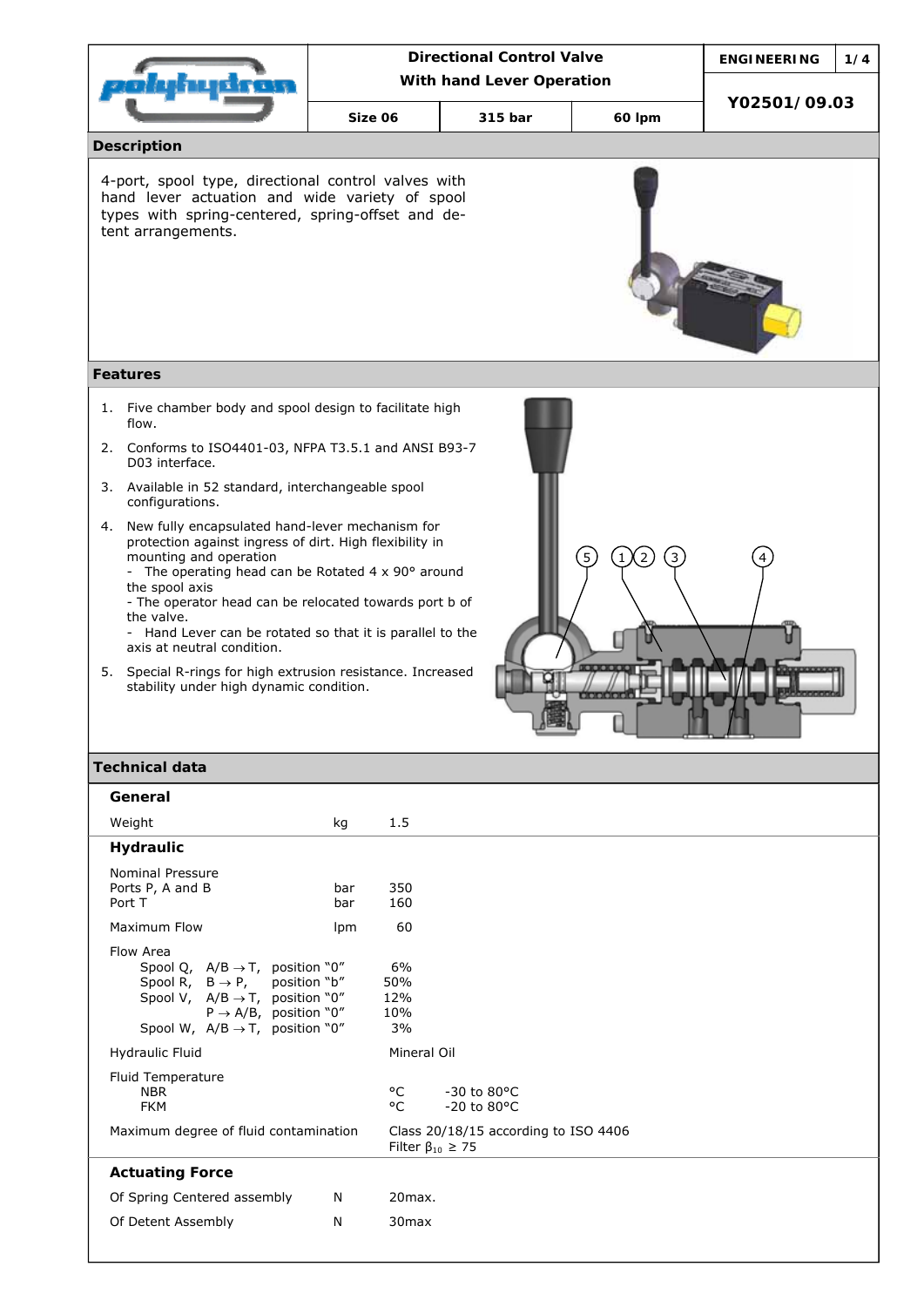

## **Note:**

**(1)** When ordering a spool with only two positions "o" and "a" or "o" and "b", specify the desired position "A" or "B" in model code.

**(2)** Please check the possibility of cylinder intensification **(3)** For spool type A and B. Port T must be used as drain line



## **Characteristic Curves**

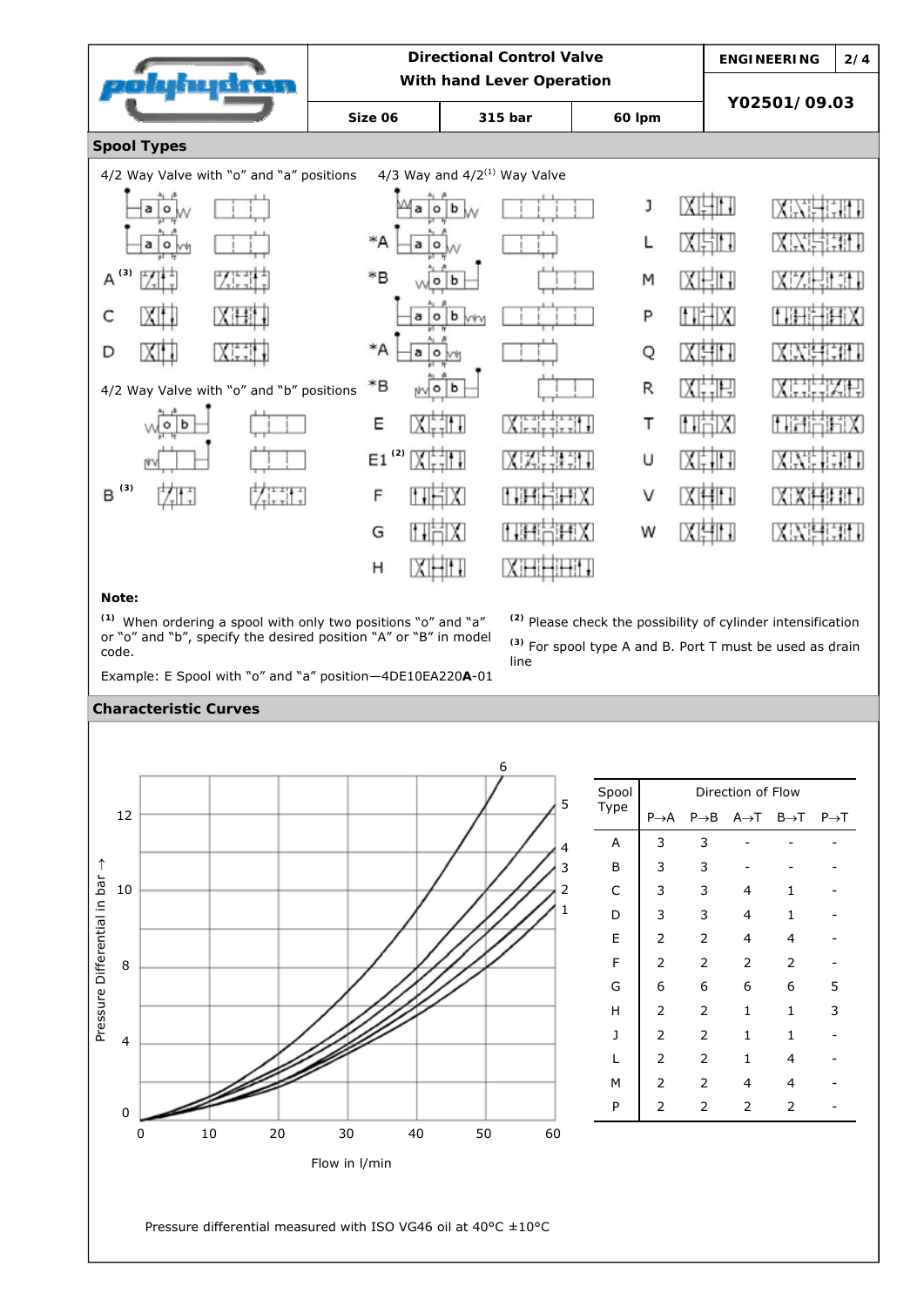